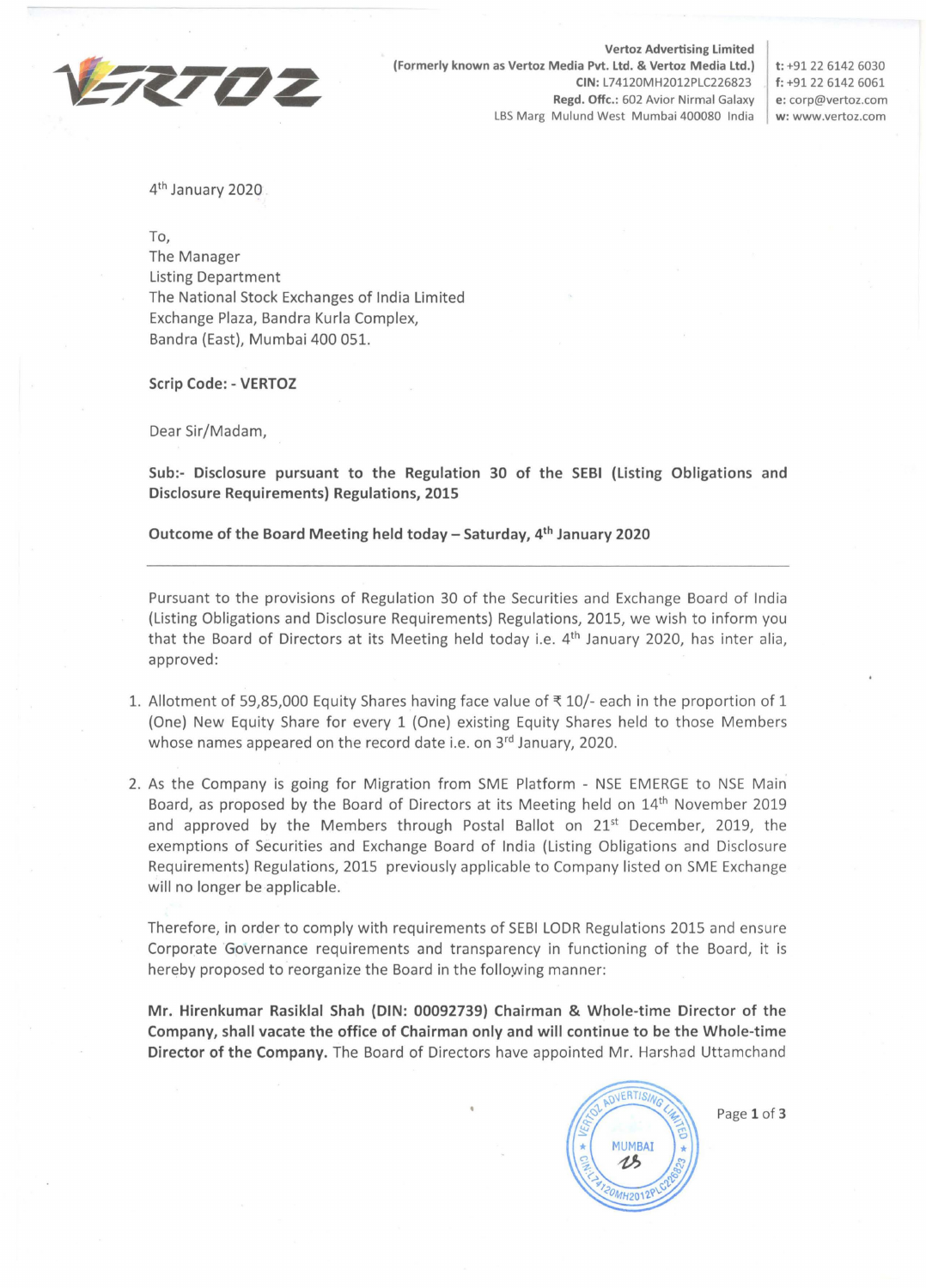Shah {DIN: 07849186) Non-Executive Director of the Company as the Chairman of the Company. The **revised designation** will be:

1. Mr. Hirenkumar Rasiklal Shah (DIN: 00092739) - Whole-time Director and 2. Mr. Harshad Uttamchand Shah (DIN: 07849186) - Chairman & Non-Executive Director.

The details of the change are enclosed herewith as **Annexure I.** 

The Meeting of the Board of Directors of the Company commenced at 1.30 p.m. and concluded at 3.15 p.m.

We request you to kindly take the same on your records.

Thanking you,

Yours Faithfully,

**On behalf of Board of Directors For Vertoz Advertising Limited** 

 $\hat{v}^{\text{N}}$ 

**Zill Company Secretary & Compliance Officer** 

**Encl: As above**